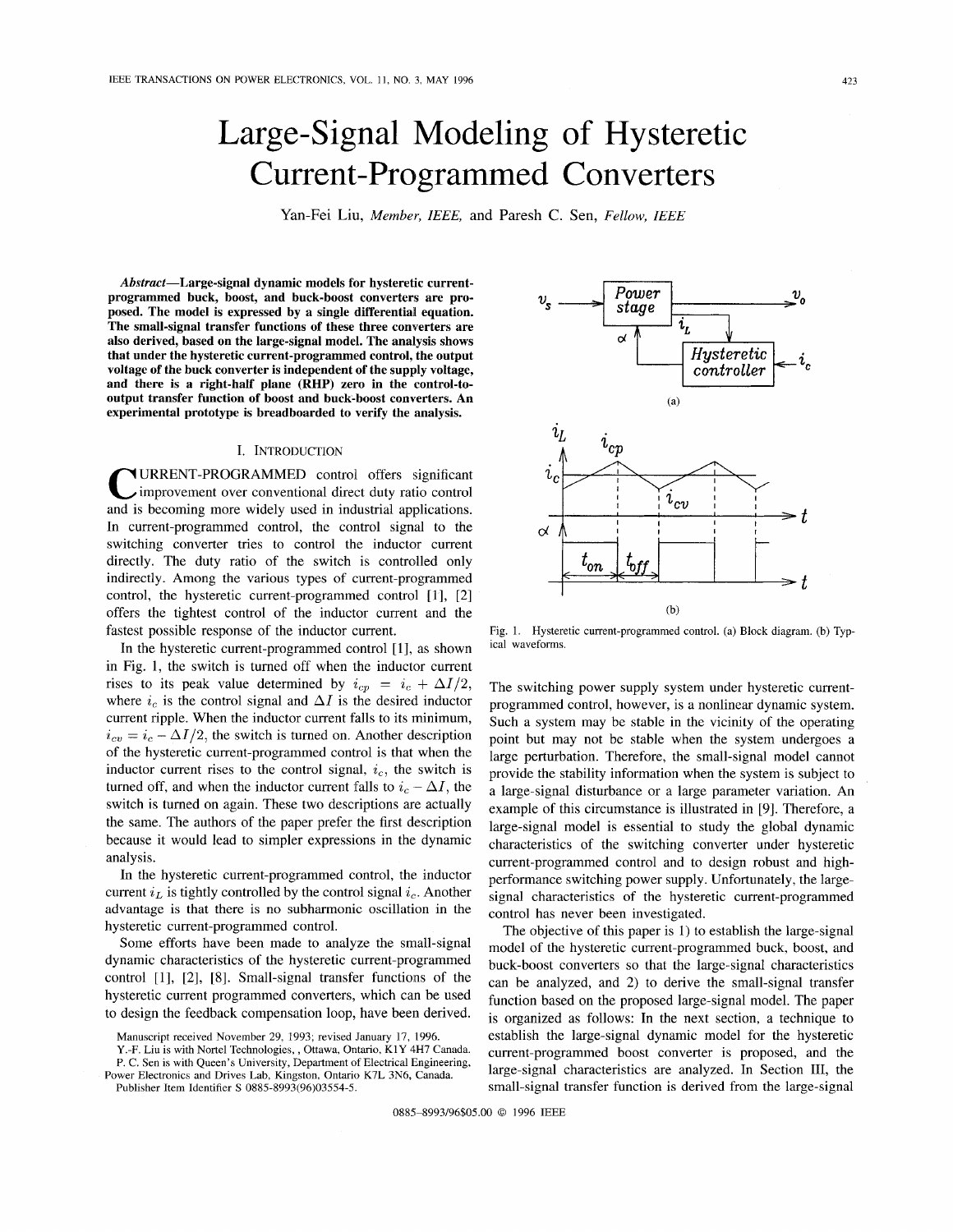*model. The result shows that there is a right-half plane (RHP)* zero in the control-to-output transfer function for the boost converter. The RHP zero is the same as that in the direct duty ratio control. The same technique is also used to derive the large-signal model for the hysteretic current-programmed buck and buck-boost converters in Section IV. The smallsignal transfer functions are also derived in that section. In Section V, an experimental hysteretic current-programmed boost converter is breadboarded to verify the large-signal and conclusion.

## 11. LARGE-SIGNAL MODEL FOR BOOST CONVERTER UNDER HYSTERETIC CURRENT-PROGRAMMED CONTROL

In this section, the large-signal low-frequency model for the hysteretic current-programmed boost converter is proposed, and the large-signal characteristics are analyzed.

Two assumptions are made in the following analysis.

- 1) *Small-Ripple Assumption:* The supply voltage,  $v_s(t)$ , the capacitor voltage  $v_c(t)$ , and the inductor current  $i_L(t)$  at time  $t$  are well-approximated by their average values,  $v_s$ ,  $v_o$ , and  $i<sub>L</sub>$ , respectively.
- 2) *Slow-Variation Assumption:* The average value of the  $v_s$ ,  $v_c$ , and  $i<sub>L</sub>$  does not vary significantly over any averaging interval of length  $T$ . In other words, they vary substantially more slowly than one-half of the switching frequency.

These two assumptions are generally satisfied in welldesigned high-frequency switching converters operating in continuous conduction mode.

For the boost converter shown in Fig. 2(a), the switch  $Q$  is on for time period  $t_{on}$  and off for period  $t_{off}$ . The equivalent circuits for these two intervals are given in Fig. 2(b) and (c). The state-space differential equations for on-state and off-state are the following: For on state  $(0 \leq t \leq t_{on})$ 

$$
\begin{cases}\nL \frac{di_L(t)}{dt} = v_s(t) \\
C \frac{dv_o(t)}{dt} = -\frac{v_o(t)}{R}\n\end{cases}
$$
\n(1)

and for off state  $(t_{on} \leq t \leq t_{on} + t_{off})$ **Carl College** 

$$
\begin{cases}\nL \frac{di_L(t)}{dt} = v_s(t) - v_o(t) \\
C \frac{dv_o(t)}{dt} = -i_L(t) - \frac{v_o(t)}{R}\n\end{cases}
$$
\n(2)

where  $v_s(t)$ ,  $v_o(t)$ ,  $i_L(t)$  are instantaneous value of the supply voltage, output voltage, and inductor current.

According to the basic idea of the state-space averaging method [3], the averaged state-space differential equation can (2) by  $t_{off}/(t_{on}+t_{off})$ , and adding the above two expressions be obtained by multiplying (1) by  $t_{on}/(t_{on}+t_{off})$ , multiplying together. The result can be expressed as

$$
\begin{cases}\nL \frac{di_L}{dt} = v_s - \frac{t_{off}}{t_{on} + t_{off}} v_o\n\end{cases}
$$
\nSubstituting (6) and (7) into (5a) and making some re-  
\narrangement, the following equation is derived\n
$$
C \frac{dv_o}{dt} = \frac{t_{off}}{t_{on} + t_{off}} i_L - \frac{v_o}{R}
$$
\n(3)\n
$$
C v_o \frac{dv_o}{dt} + \frac{v_o^2}{R} = v_s i_c - Li_c \frac{di_c}{dt}.
$$
\n(8)



Fig. 2. (a) Boost converter topology and its (b) on-state and (c) off-state equivalent circuit.

where  $v_s$ ,  $v_o$ , and  $i<sub>L</sub>$  are averaged value. Define the duty ratio  $\alpha$  as

$$
\alpha = \frac{t_{on}}{t_{on} + t_{off}}.\tag{4}
$$

Equation (3) can be rewritten as

$$
t_{on} + t_{off}
$$
  
be rewritten as  

$$
L \frac{di_L}{dt} = v_s - (1 - \alpha) v_o
$$
 (5a)

$$
C\,\frac{dv_o}{dt} = (1 - \alpha)\,i_L - \frac{v_o}{R}.\tag{5b}
$$

The above state-space equations are valid for both constant switching frequency and variable switching frequency because no constraint is applied to  $t_{on} + t_{off}$  in the above derivation.

In the hysteretic current-programmed control, when the inductor current reaches  $i_c + \Delta I/2$ , the switch is turned off, and the inductor current falls. When the inductor current falls to  $i_c - \Delta I/2$ , the switch is turned on again. Therefore, the average value of the inductor current  $i<sub>L</sub>$  is controlled tightly by the command signal  $i_c$ . It can be assumed that the average inductor current equals to the command signal, i.e.,

$$
i_L = i_c. \t\t(6)
$$

In the hysteretic current-programmed control, the duty ratio is no longer the control input and can be expressed by other circuit variables from (5b) as

$$
\alpha = 1 - \frac{v_o}{R} + C \frac{dv_o}{dt}
$$
\n<sup>(7)</sup>

arrangement, the following equation is derived

$$
Cv_o \frac{dv_o}{dt} + \frac{v_o^2}{R} = v_s i_c - Li_c \frac{di_c}{dt}.
$$
 (8)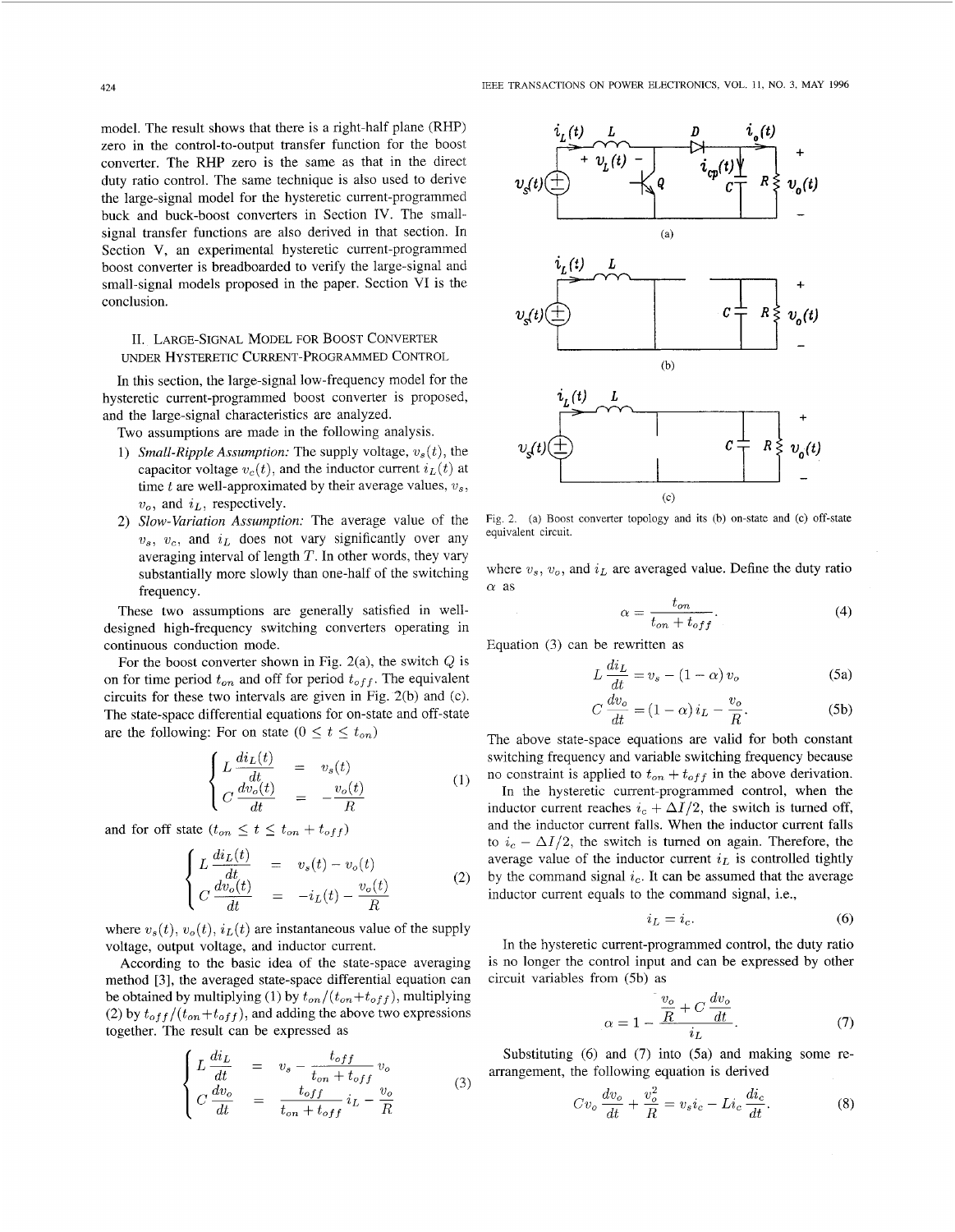

Fig. **3.**  Block diagram of the large-signal model of the hysteretic current-programmed boost converter.

The above equation describes the large-signal low-frequency characteristics of the boost converter under hysteretic currentprogrammed control. Its block diagram expression is given in Fig. 3, where the symbol  $\times$  inside a circle denotes a multiplier. the symbol  $\Sigma$  inside a circle denotes an adder, and the symbol  $\div$  inside a cycle denotes a divider with the terminal *num* as the numerator and terminal *den* as denominator. The block  $L(d/dt)$  denotes the differential operation with gain *L*.

One way to obtain the large-signal Characteristics of the hysteretic current-programmed boost converter is to integrate (8) directly, using Runge-Kuta algorithm [4]. Another way is to enter the large-signal model of Fig. 3 into a control system analysis software, such as Tutsim [SI, to obtain the large-signal response of the system.

The model, expressed by (8) or Fig. *3,* shows that the boost converter under the hysteretic current-programmed control becomes a first-order system. This is understandable because the averaged inductor current follows the control signal so tightly that it is no longer a state variable. This fact is also beneficial because it is always easier to keep a first-order system stable.

Another phenomenon that can be observed from (8) is that the output voltage will be affected not only by the control signal  $i_c$ , but also by its change rate,  $di_c/dt$ . The effect of the change rate is such that it will always oppose the effect of the control signal  $i_c$ . For example, when the control signal has a step increase from  $i_{c1}$  to  $i_{c2}$ , the steady-state output voltage will increase from  $V_{o1}$  to  $V_{o2}$ . But during the rising period of *i,,* the right side of (8) becomes negative, and the output voltage will at first drop a little bit and then rise toward the new steady-state value. Fig. 4 gives the response of the output voltage when the control signal,  $i_c$ , steps from 2 to 5 A. The first-order response is shown obviously. The dip of the output voltage is also observed clearly, as shown in Fig. 4(b). Other circuit parameters used in the simulation are  $V_s = 10$  V,  $L =$ 290  $\mu$ H,  $C = 760 \mu$ F and R = 10  $\Omega$ .

This prediction can be explained qualitatively from the operation of the hysteretic current-programmed boost converter. When the control signal increases suddenly, the average inductor current has also to increase immediately. Therefore, the active switch has to conduct for a longer time so that the inductor current can build up, and the filter capacitor has also to discharge for longer time. The consequence is that the output voltage will at first dip a little bit until the inductor current is increased and recharges the output capacitor at a higher current level. In the small-signal domain, this dip implies that there is a right-half-plane zero in the control-to-output transfer function, as will be shown in the next section.

When the supply voltage has a step change from  $v_{s1} = 10$ V to  $v_{s2} = 15$  V, the response of the output voltage is plotted



Fig. 4. Response of the output voltage  $v<sub>o</sub>$  with step change of control signal  $i_c$ . (a) General version. (b) Enlarged version.



Fig. *5.* Response of the output voltage *uo* with step change of supply voltage  $v_s$  .

in Fig. 5 for  $C = 760 \mu$ F,  $R = 10 \Omega$ , and  $I_c = 5$  A. Firstorder response is clearly observed. Since the inductor current is controlled tightly, the output voltage will increase when *U,*  increases.

In this section, the large-signal model of the boost converter under hysteretic current-programmed control is proposed. It shows that the boost converter under hysteretic current-programmed control becomes a first-order system. The output voltage is affected by both the control signal and its change rate. The small-signal transfer function can be obtained from the large-signal model under small-signal assumption, which is the subject of the next section. The same technique can also be used to derive the large-signal model of the hysteretic current-programmed buck and buck-boost converters, as will be discussed in Section IV.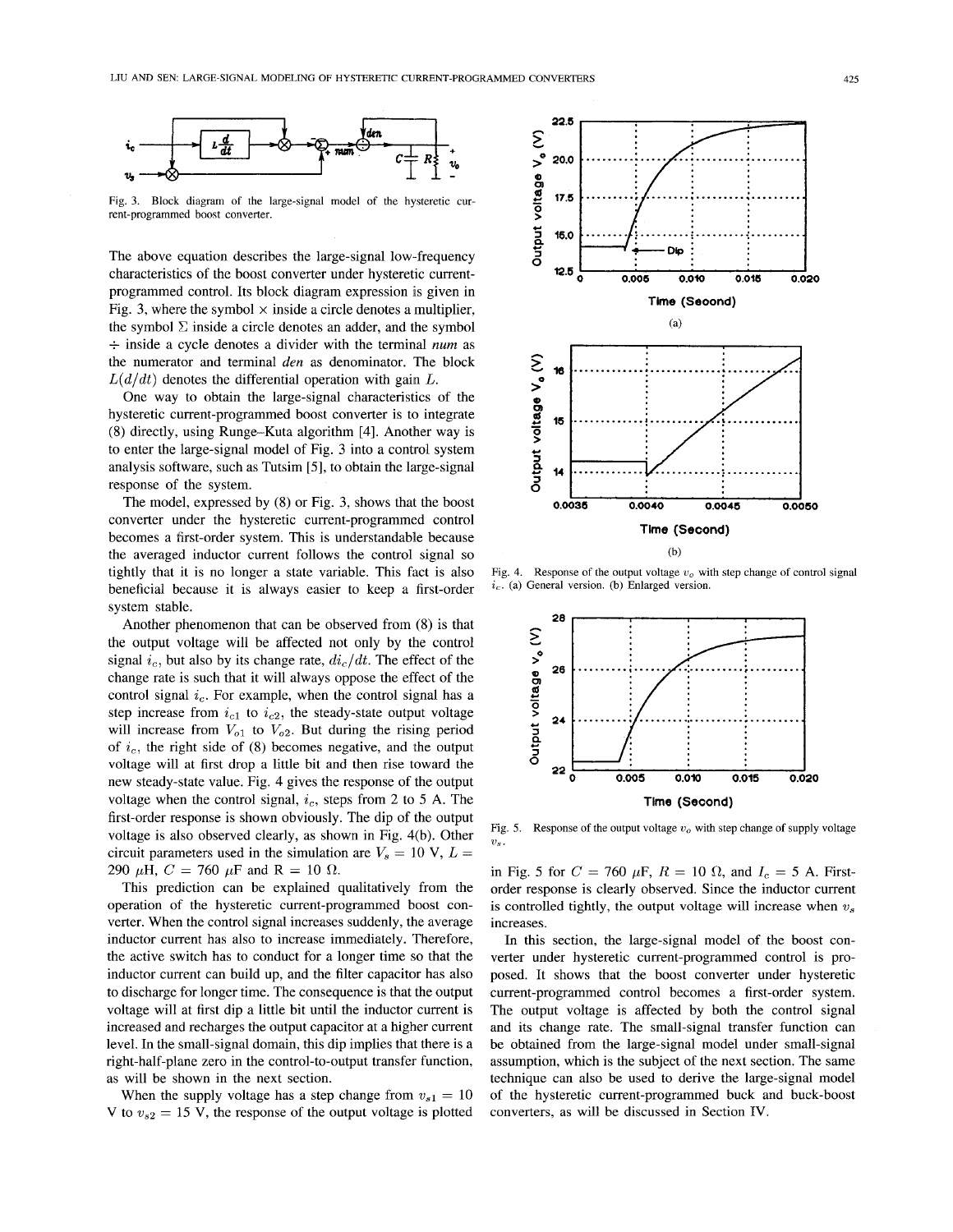## 111. SMALL-SIGNAL MODEL FOR BOOST CONVERTER UNDER HYSTERETIC CURRENT-PROGRAMMED CONTROL **9,**

The small-signal transfer function of the hysteretic current-  $\sum_{n=1}^{\infty}$ programmed boost converter can be derived from the largesignal model, (8), proposed in the previous section. Here it is assumed that the uppercase letter denotes the steady-state value, the lowercase letter denotes the averaged value, and the lowercase letter with a hat,  $\hat{ }$ , above it denotes the small-signal disturbance, i.e.,  $x = X + \hat{x}$ , with  $\hat{x} \ll X$ . Substituting

$$
v_o = V_o + \hat{v}_o
$$
  
\n
$$
i_c = I_c + \hat{i}_c
$$
  
\n
$$
v_s = V_s + \hat{v}_s
$$
\n(9)

into (8) and neglecting terms containing the product of the small-signal disturbance, also noticing that the derivative of the steady-state value is zero, the following equation is obtained In the previous section and this section, the large-signal

$$
CV_o \frac{d\hat{v}_o}{dt} + \frac{2V_o}{R} \hat{v}_o = I_c \hat{v}_s + V_s \hat{i}_c - LI_c \frac{d\hat{i}_c}{dt}.
$$
 (10)

$$
V_s I_c = \frac{V_o^2}{R}.\tag{11}
$$

Taking the Laplace transformation of (10) and also noticing the relation of  $(11)$ , the small-signal transfer function of the hysteretic current-programmed boost converter can be derived as

$$
V_o(s) = \frac{\frac{1}{2D'}V_s(s) + \frac{R}{2}D'\left(1 - \frac{sL}{D'^2R}\right)I_c(s)}{1 + \frac{1}{2}sRC}
$$
(12)

where  $D'$  is defined as  $D' = V_s/V_o$ .

It is shown clearly that there is a right-half-plane zero in the control-to-output transfer function. The location of the zero is the same as that of the duty ratio control [3] and the peak current control [6], [7]. The reason for this phenomenon is the contradiction between the increasing of the inductor current and the increasing of the output voltage simultaneously in the boost converter. No matter what kind of control law is employed, the active switch has to conduct a longer time to increase the average inductor current, and the filter capacitor has to discharge for a longer time and the output voltage will dip during this period. Therefore, the right-half-plane zero of the boost converter is always present for various kinds of control law, and it cannot be shifted to the left-half side of the s-plane.

The block diagram of the small-signal model is given in Fig. 6. This model can be used to design the feedback compensator to obtain a wideband and stable closed-loop system.

It is noted that in the above derivation, the sample-and-hold effect that introduces a time delay  $e^{-t_{on}s}$  is not considered. Therefore, the above model is accurate in the low-frequency range, i.e., the changing of the control signal, supply voltage, is much slower as compared with the switching period. Extra phase delay will be introduced at high frequency.



Fig. 6. Block diagram of the small-signal model of the hysteretic current-programmed boost converter.



Fig. 7. Buck converter topology.

and small-signal models of the hysteretic current-programmed boost converter are proposed. Its dynamic characteristics can be analyzed according to the models. The same technique can The steady-state relation of the hysteretic current-programmed<br>boost converter is<br>converter is<br>current-programmed buck and buck-boost converters.

## Iv. DYNAMIC MODELS FOR BUCK AND BUCK-BOOST CONVERTERS

In this section, the large-signal models of the hysteretic current-programmed buck and buck-boost converters are established using the same technique as above. The smallsignal transfer functions are also derived from the large-signal models.

### **A.** *Buck Converter*

The topology of the buck converter is given in Fig. 7. The averaged state space equation can be derived as

$$
L\frac{di_L}{dt} = \alpha v_s - v_o \tag{13a}
$$

$$
C\frac{dv_o}{dt} = i_L - \frac{v_o}{R}
$$
 (13b)

where  $\alpha$  is the duty ratio defined by (4).

In the hysteretic current-programmed buck converter, the average inductor current follows the control signal tightly, (6). Substituting (6) into (13b), the large-signal model for the buck converter under the hysteretic current-programmed control can be expressed as

$$
C\frac{dv_o}{dt} + \frac{v_o}{R} = i_c.
$$
 (14)

Equation (14) shows that under the hysteretic currentprogrammed control, the buck converter becomes a first-order linear system, and the output voltage is independent of the supply voltage. These are very good features. This observation can be explained as follows. In the buck converter, the inductor is connected directly to the output. The hysteretic currentprogrammed control changes the inductor into a current source that drives directly the output capacitor and the load resistor, as shown in [Fig. 8.](#page-4-0) As long as the averaged inductor current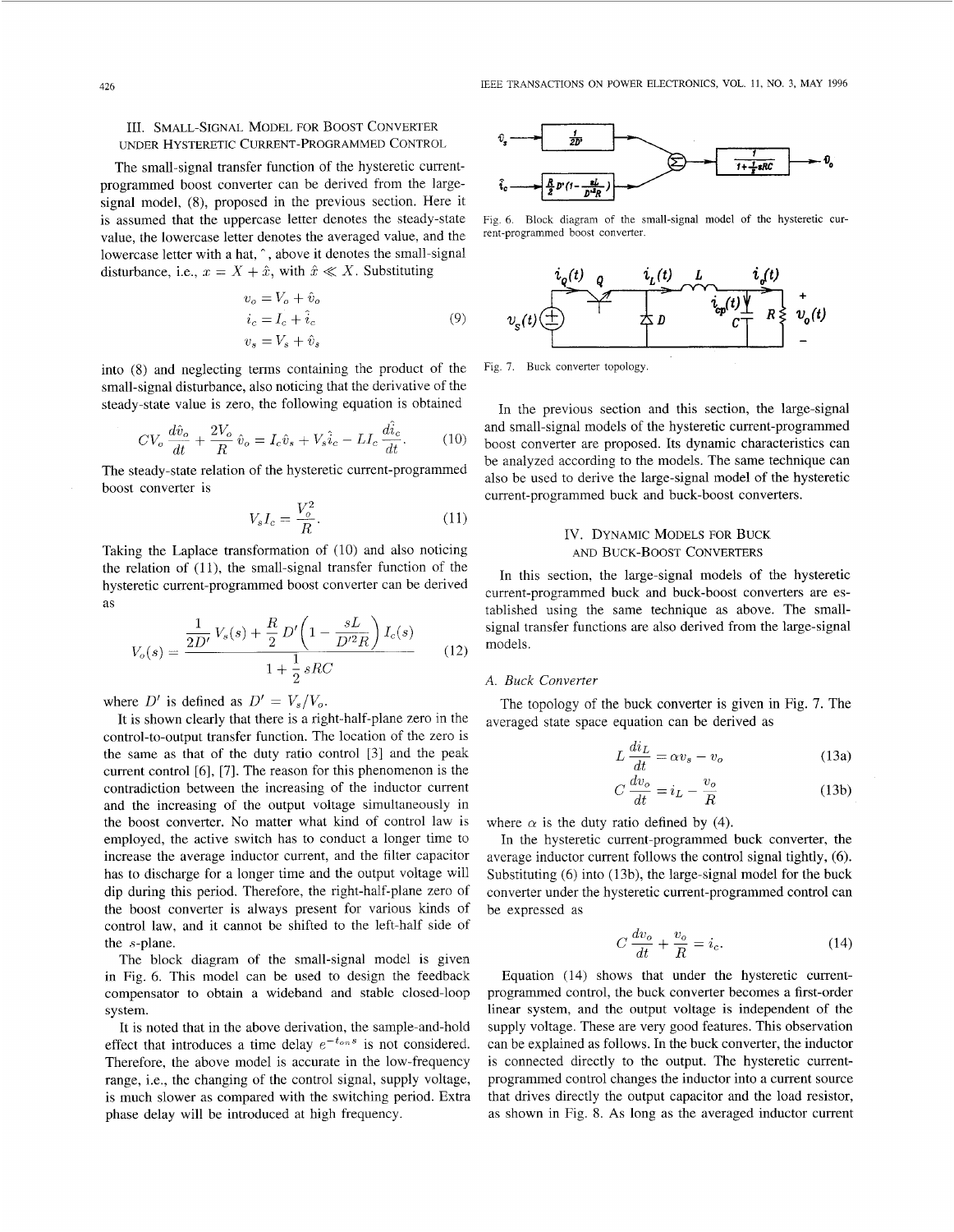<span id="page-4-0"></span>

Fig. 8. Large-signal model of hysteretic current programmed buck converter.



Fig. 9. Buck-boost converter topology.

 $i<sub>L</sub>$ , i.e., the control current  $i<sub>c</sub>$ , does not change, the averaged output voltage will be independent of the supply voltage.

The small-signal transfer function can be derived directly from  $(14)$  as

$$
v_o(s) = \frac{Ri_c(s)}{1 + sRC}.\tag{15}
$$

#### *B. Buck-Boost Converter*

The topology of the buck-boost converter is given in Fig. 9. The averaged state-space differential equation can be derived as

$$
L\frac{di_L}{dt} = \alpha(v_s + v_o) - v_o
$$
 (16a)  

$$
C\frac{dv_o}{dt} = (1 - \alpha)i_L - \frac{v_o}{R}
$$
 (16b)

$$
C\frac{dv_o}{dt} = (1 - \alpha)i_L - \frac{v_o}{R}
$$
 (16b)

where  $\alpha$  denotes the duty ratio. In the hysteretic currentprogrammed buck-boost converter, the averaged inductor current equals the control signal, as described by (6), and the duty ratio  $\alpha$  is not an independent variable but can be expressed from (16b) by other circuit variables as

$$
\alpha = 1 - \frac{\frac{v_o}{R} + C \frac{dv_o}{dt}}{i_L}.
$$
 (17)

Substituting  $(17)$ ,  $(6)$  into  $(16a)$ , the large-signal dynamic equation for the buck-boost converter under hysteretic currentprogrammed control can be derived as

$$
C(v_s + v_o) \frac{dv_o}{dt} + \frac{v_o(v_o + v_s)}{R} = v_s i_c - Li_c \frac{di_c}{dt}.
$$
 (18)

The dynamic response of the output voltage under largesignal variation of the operating point can be obtained by integrating (18). Similar to the boost converter under hysteretic current-programmed control, the dynamic output voltage of buck-boost converter is also affected by both the control signal,  $i_c$ , and by its change rate,  $di_c/dt$ . The effect of  $di_c/dt$ will always try to oppose the effect of  $i<sub>c</sub>$ . This phenomenon implies a right-half-plane zero in the control-to-output transfer function.

The small-signal transfer function of the buck-boost converter under the hysteretic current-programmed control can be derived by small-signal perturbation, i.e., (9). Substituting (9) into (18) and neglecting the terms containing the product of small-signal disturbance, the small-signal dynamic equation is obtained as

$$
C\left(V_s + V_o\right)\frac{d\hat{v}_o}{dt} + \frac{2V_o + V_s}{R}\hat{v}_o =
$$
\n
$$
\left(I_c - \frac{V_o}{R}\right)\hat{v}_s + V_s\hat{i}_c - LI_o\frac{d\hat{i}_c}{dt}.
$$
\n(19)

The steady state relation is

$$
\frac{V_o\left(V_o + V_s\right)}{R} = V_s I_c. \tag{20}
$$

Take the Laplace transformation of (19) and notice the steadystate relation of (20), the small-signal transfer function of the hysteretic current-programmed buck-boost converter is obtained

Let the Laplace transformation of (19) and notice the steady-  
\nte relation of (20), the small-signal transfer function of   
\n
$$
b
$$
 bysteretic current-programmed buck-boost convergence   
\n $V_o(s) = \frac{1}{1+D} \frac{D^2 V_s(s) + D'R \left(1 - \frac{sDL}{D'^2R}\right) I_c(s)}{1 + \frac{sRC}{1+D}}$ \n(21)

where *D* is the steady-state duty ratio and  $D' = 1 - D$ .

It is noted from (21) that there is a right-half-plane zero in the control-to-output transfer function. The frequency of this zero is the same as that of the duty ratio control [3] and the peak current control [6]. This zero is induced by the physical contradiction of increasing the average inductor current and average output voltage simultaneously in the buckboost converter.

The large-signal and small-signal models of the hysteretic current-programmed buck, boost, and buck-boost converters are proposed. Because the averaged inductor current is controlled tightly, the state variable associated with the inductor current no longer exists and the system becomes first order. The right-half-plane zero is present for the boost and buckboost converters under hysteretic current-programmed control because of the physical contradiction of simultaneously increasing the average inductor current and output voltage. In the large-signal time domain, this contradiction is represented by the fact that the effect of the change rate of the control signal always tries to oppose the effect of the control signal itself.

#### V. EXPERIMENTAL VERIFICATION

**A** boost converter under hysteretic current-programmed control is breadboarded to verify the validity of the largesignal and small-signal models proposed in the paper. The experimental circuit is given in [Fig. 10.](#page-5-0) The objective of the experimental prototype is to compare the measured largesignal and small-signal response with the theoretical prediction. The circuit parameters are the same as those used in the large-signal analysis, i.e.,  $L = 290 \mu$ H,  $C = 760 \mu$ F,  $R =$ 10 W, and  $V_s = 10$  V.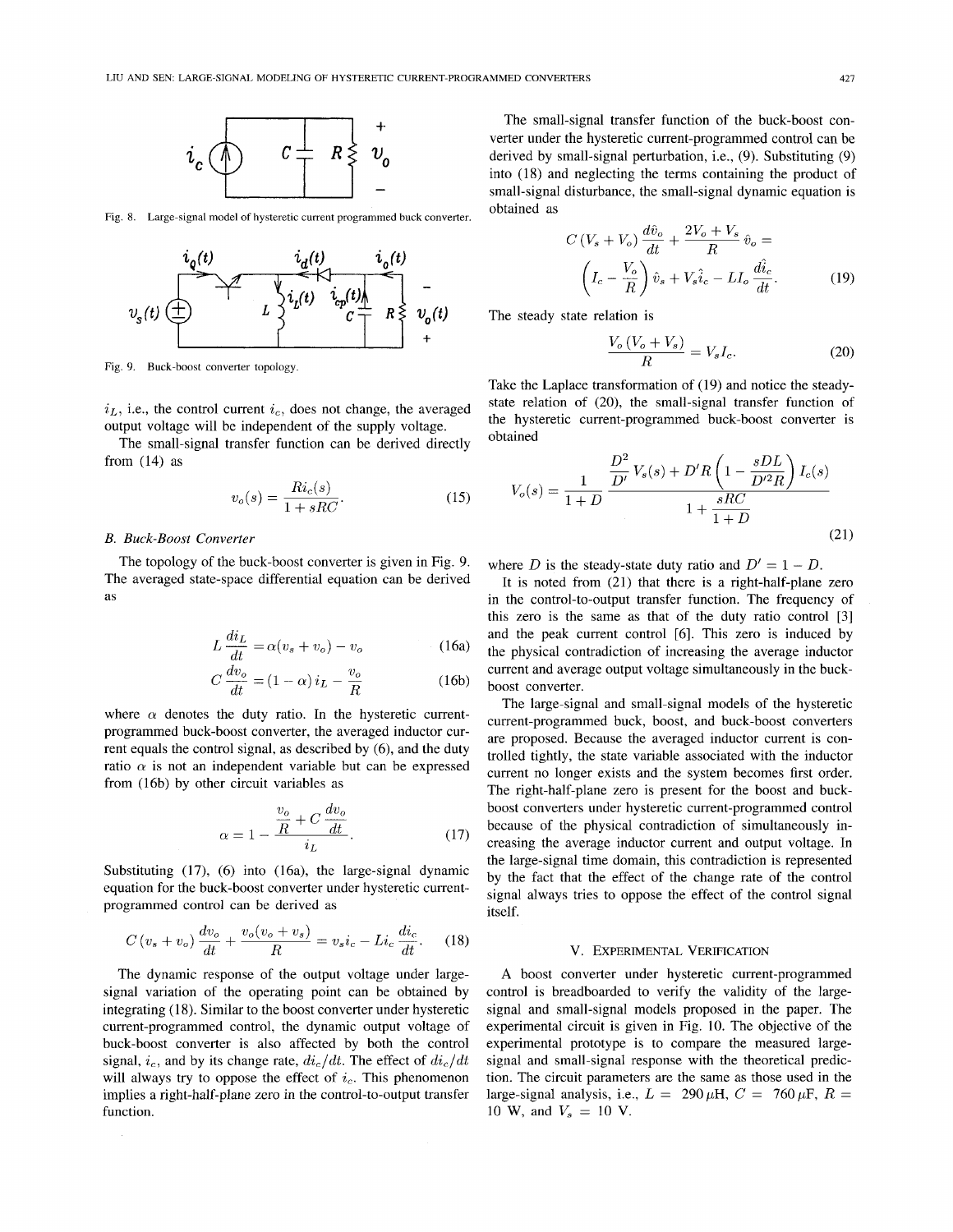<span id="page-5-0"></span>

Fig. 10. Block diagram of the experimental circuit



Fig. 11. Large-signal output voltage response when control signal  $i_c$  steps.<br>(a) Output voltage (b) Enlarged version programmed control. (a) Output voltage. (b) Enlarged version.

## **A.** *Large-Signal Response*

In the large-signal response measurement, the Nicolet 310 digital scope is used to record the response of the output voltage, the inductor current, and the control signal. The recorded data is then transferred to a computer and plotted at the same graph against the simulated curve.

Fig. 11(a) gives the measured and the calculated responses of the output voltage when the control signal steps from 2 to *5* A. The measured voltage is smoothed at every *5* points. It is shown that the measured data and the calculated data are very close. The dip of the output voltage immediately after the step change of control signal  $i<sub>c</sub>$  is shown clearly in the enlarged version in Fig. 11(b). Fig. 12 gives the measured control signal  $i_c$  and the measured inductor current,  $i_L$ . Obviously, the inductor current follows the control signal tightly and accurately. These two curves cannot be distinguished from each other if plotted in the same graph. This shows that



Fig. 12. Large-signal inductor current response when control signal  $i_c$  steps.



**Time (Second) Fig. 13.** Large-signal output voltage response when supply voltage  $v_s$  steps.

the assumption  $i<sub>L</sub> = i<sub>c</sub>$  is valid for the hysteretic current-

The effect of the large-signal disturbance of the supply voltage is also studied. Fig. 13 shows the output voltage response when the supply voltage steps from 10 to 15 V at  $I_c = 4$  A. The calculated curve is also plotted at the same graph. The measured response is very close to the calculated one.

The above measurement shows that the large-signal model proposed in the paper can predict accurately the dynamic response of the output voltage under large-signal variation of the operating point.

#### *B. Small-Signal Response*

The small-signal control-to-output transfer functions,  $V_o(s)/I_c(s)$ , and audiosusceptibility,  $V_o(s)/V_s(s)$ , of the boost converter under hysteretic current-programmed control, are also measured and compared with the theoretical prediction (12). The circuit parameters are the same as before, and the operating condition is  $V_s = 10$  V and  $V_o = 20$  V  $(I_c = 4$  A).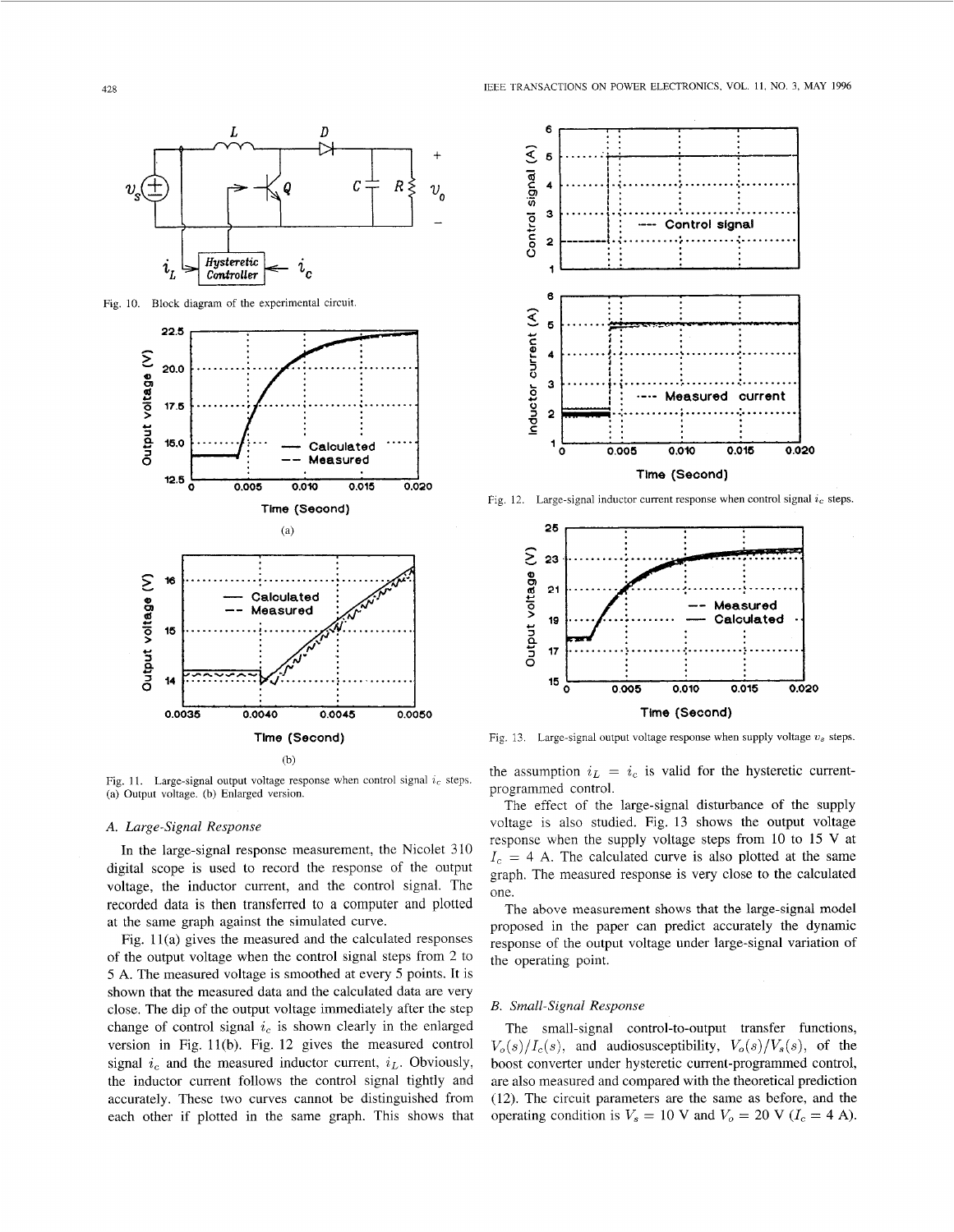



Fig. 14. Measured and calculated small-signal control-to-output transfer functions.

Fig. **14** gives the measured and calculated control-to-output transfer functions. The phase delay of the control-to-output transfer function is well beyond  $-90^\circ$  and actually goes to  $-180^\circ$ , which indicates the presence of the right-halfplane zero. As the signal frequency approaches the switching frequency, the measured delay is larger than the predicted because of the sampling effect. The input-to-output transfer function (audiosusceptibility) is also measured and plotted in Fig. 15. The phase delay approaches  $-90^{\circ}$  when the signal frequency increases. This phenomenon indicates that the boost converter under hysteretic current-programmed control is a first-order system. It is clear that the measured small-signal transfer functions are very close to the calculated one.

The experimental results provided in this section show that the large-signal and small-signal models, (8) and (12), proposed in the paper can predict the dynamic characteristics of the hysteretic current-programmed boost converter accurately. The measured data is very close to the theoretical prediction.

#### VI. CONCLUSION

In this paper, a method is proposed to derive the largesignal models of the hysteretic current-programmed buck, boost, and buck-boost converters under the assumption that the inductor current is controlled tightly in the hysteretic current-programmed control. The procedure to obtain the large-signal model is outlined, and the model is expressed as a single differential equation. The large signal characteristics are analyzed for the first time. The analysis shows that the output voltage for the hysteretic current-programmed buck converter is independent of the supply voltage, and the output voltage of hysteretic current-programmed boost and buckboost converters is affected by both the control signal and its change rate.

The small-signal transfer functions of the hysteretic currentprogrammed buck, boost, and buck-boost converters have also

Fig. 15. Measured and calculated audiosusceptibility.

been derived from the large-signal models. It is demonstrated that there is a right-half-plane zero in the control-to-output transfer function of hysteretic current-programmed boost and buck-boost converters. This right-half-plane zero is inherently present because of the contradiction of simultaneously increasing the inductor current and the output voltage. The position of the right-half-plane zero is the same as that of direct duty ratio control and peak current-programmed control. This is a correction to the previous results about small-signal transfer function of the boost and buck-boost converters under hysteretic current-programmed control.

A boost converter under the hysteretic current-programmed control is breadboarded to verify the large-signal model and the small-signal transfer function proposed in the paper. The measurements and the theoretical predictions are very close. The experimental result also shows that the averaged inductor current follows the control signal tightly.

The large-signal model presented in this paper gives a global view of the dynamic response of the hysteretic currentprogrammed converters, which enables the designer to understand the limits of the system and helps the designer to achieve robust control. The small-signal model is also a useful guide to design the compensation network. A hysteretic currentprogrammed switching power supply with global stability can be obtained by the help of the proposed models.

#### **REFERENCES**

- **A.** Capel, G. Ferrante, D. O'Sullivan, and **A.** Weinberg, "Application of the injected current model for the dynamic analysis of switching regulators with the new concept of LC<sup>3</sup> modulator," in *IEEE Power Electron. Spec. Conf Rec.,* 1978, pp. 135-147.
- $[2]$ R. Redl and N.O. Sokal, "Current-mode control, five different types, used with the three basic classes of power converters: Small-signal ac and large-signal dc characterization, stability requirements, and implementation of practical circuits," in *IEEE Power Electron. Spec. Conj Rec.,* 1985, pp. 771-785.